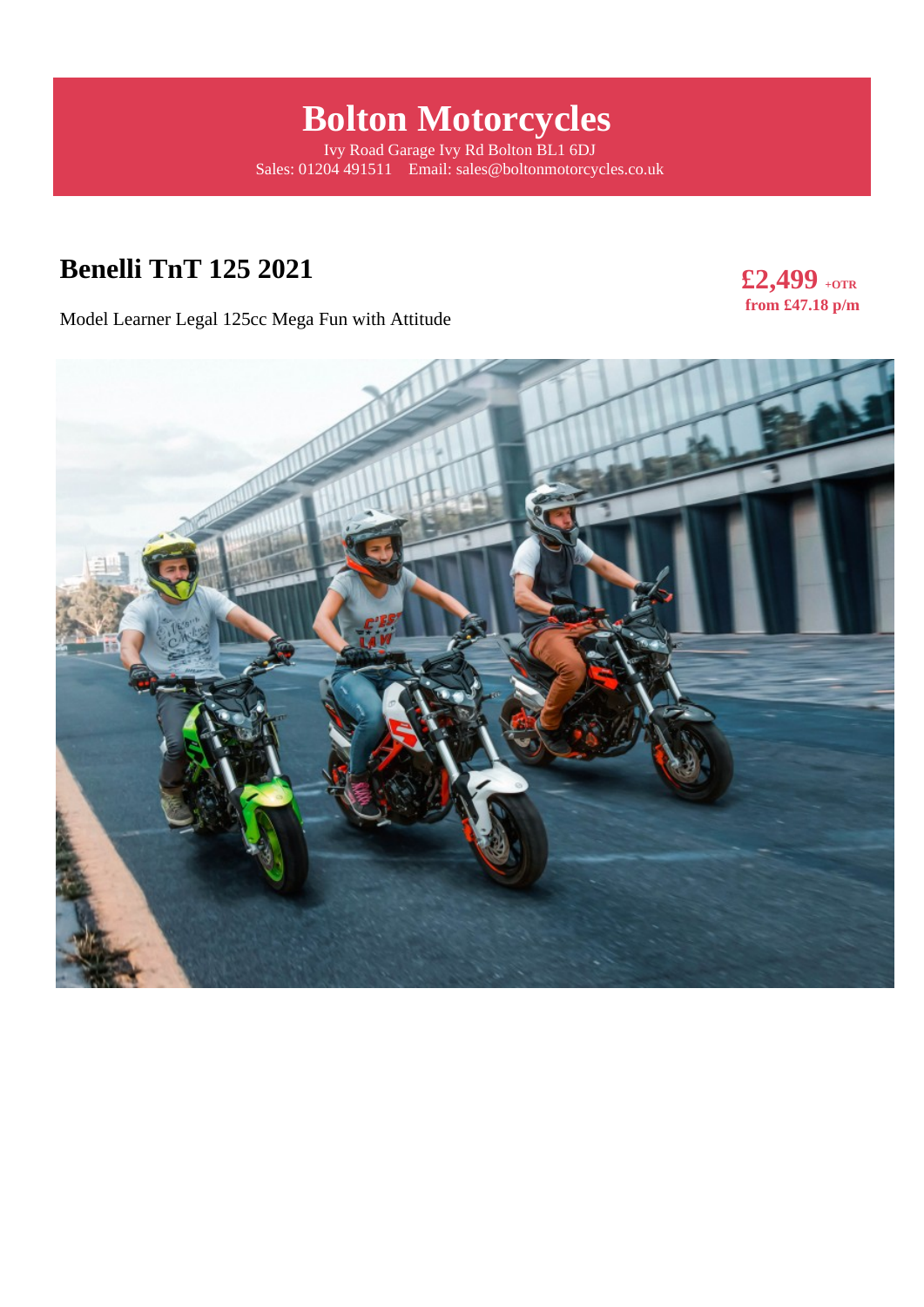Fresh looks for the mini fun bike from Benelli – the Tornado Naked T 125 is about to hit the market with new, ever more captivating graphics and new colours to appeal to a youthful, dynamic audience on the lookout for a bike that is all about fun. Sure enough, the TNT125 is very agile and compact, at its finest when nipping through city traffic, and offers a fantastic experience when having some fun on twisty roads out of town. Powering the Benelli Tornado Naked T 125 is a single-cylinder, 4 stroke, air-cooled 4 valves, twin spark, 125cc Benelli BMT series engine. This offers a maximum fuel efficiency in all driving conditions. Power and torque data, for 125cc version, are respectively 11,1 Hp (8,2 kW) at 9500 rpm and 10 Nm (1.0 kgm) at 7000 rpm. Featuring 12-inch wheels with 120/70 and 130/70 tyres, meaning great agility and stability on the road. The suspension system of the Benelli Tornado Naked T 125 is entrusted to an upside-down front fork ø 35mm and to a rear swingarm with lateral shock absorber with spring pre-load adjustment. The braking system of Benelli Tornado Naked T 125 guarantees maximum performance: in front, there is a steel disc of ø 210 mm, in the rear a single disc of ø 190 mm with CBS. The fuel tank has a capacity of 7.2 litres. Benelli Tornado Naked T 125 is available in White/Red frame, Black/Red frame, SuperFast Green/Green frame.

#### **Engine**

**ENGINE TYPE** Benelli BMT series twin spark engine **DISPLACEMENT** 125cc **BORE X STROKE** 54 x 54.5 **COMPRESSION RATION** 9.8:1 **RATED OUTPUT** 8.2KW (11.1BHP) @ 9,500 rpm **MAX. TORQUE** 10Nm @ 7,000 rpm **LUBRICATION** forced lubrication with wet sump **FUEL SUPPL EXHAUST SYSTEM** Catalytic converter and O2 sensor **CERTIFICATION** Euro 5 **CLUTCH** Wet clutch **GEARBOX** 5 Speed **FINAL DRIVE** Chain **IGNITION** TLI controlled by ECU **COOLING SYSTEM** Air/Oil cooled **SPARK PLUG** Bosch A7RC **STARTING** Electric

#### **Chassis**

**FRAME** Steel Trellis

**FRONT SUSPENSION** 35mm diameter upside-down forks

**FRONT SUSPENSION STROKE** 120mm

**FRONT BRAKE** 210mm disc with three piston calliper and CBS

EFI

**REAR SUSPENSION** Swing arm with adjustable shock absorber

**REAR SUSPENSION STROKE** 50mm

**REAR BRAKE** 190mm disc with single piston calliper and CBS

**FRONT RIM TYPE** Aluminium

**REAR RIM TYPE** Aluminium

**REAR RIM DIMENSION** 12"

**FRONT TYRE** 120/70-ZR12

**REAR TYRE** 130/70-ZR12